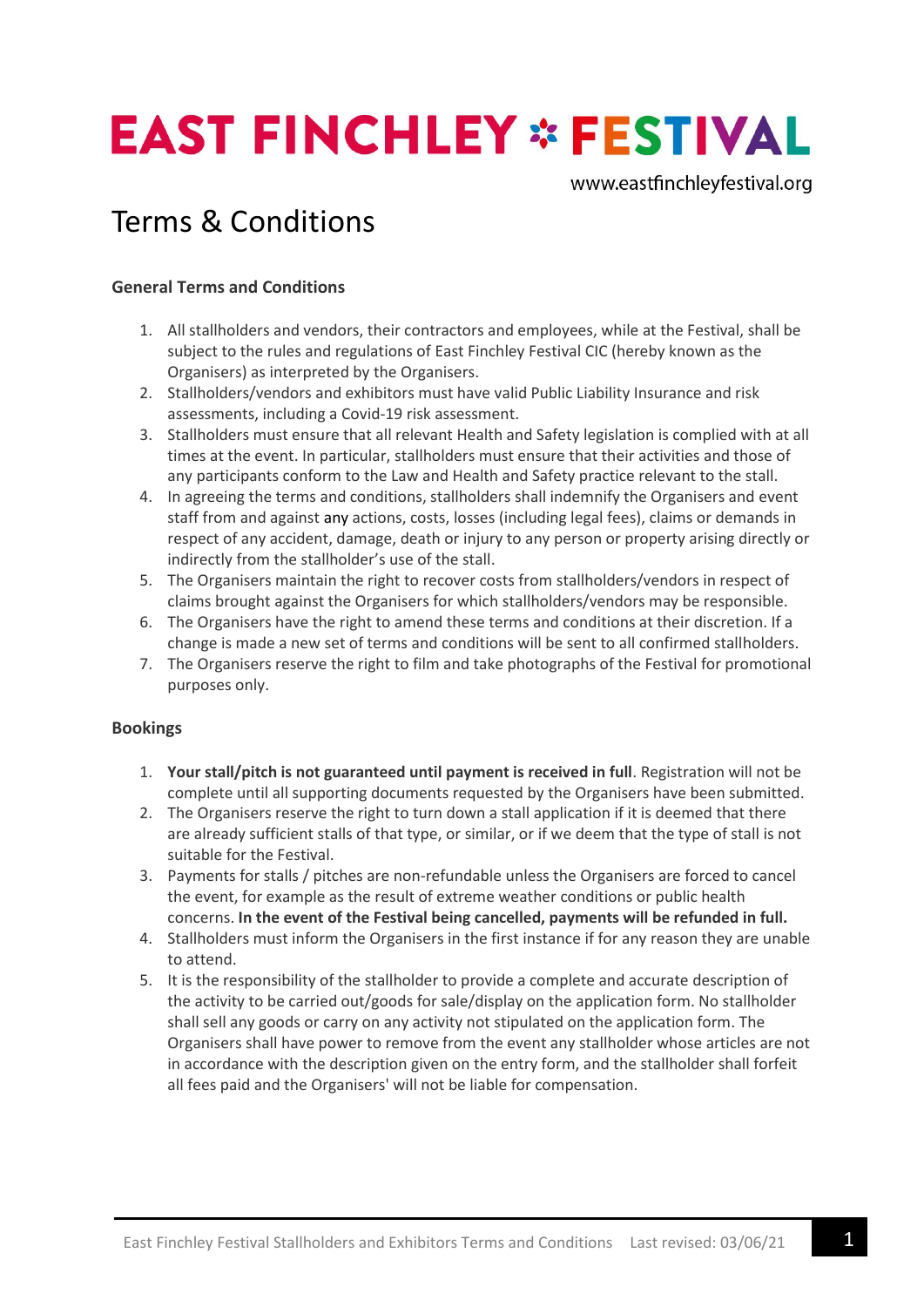#### **Prohibited items**

- 1. No trader shall sell any item that contravenes any of the following, or similar associated legislation: Trade Descriptions Act 2011, Video Recordings Act 2010, Copyright Designs & Patents Act 1988 and the Trademarks Act 1994.
- 2. Please be aware that the release of balloons, Chinese lanterns and floating candles on land owned or controlled by Barnet Council is prohibited.
- 3. Under no circumstances, will any stallholders be permitted to sell or give away beverages or food unless they have applied for, and been accepted, as a food stall on a catering application form.
- 4. Under no circumstances, will any stallholder be permitted to sell or display any weapons of any kind, e.g., guns, knives, crossbows, pellet guns, etc.
- 5. Toxic, hazardous or flammable substances are not to be brought into the Festival, or used without the prior consent of the Organisers. When used, they must be stored, labelled and handled in accordance with the Control of Substances Hazardous to Health Regulations and other relevant legislation.
- 6. No stallholder shall sell any items or display any material deemed offensive. The decision of the Organisers in these matters is final and any stallholder refusing to remove the offensive items will be closed down without refund or right of compensation.
- 7. The Organisers have the power to order the removal of any article from the ground or to close the stand of any stallholder who does not conform to the regulations of the Organisers or the directions of its officers and, if necessary to expel such stallholder or their representative from the event. In such cases the Organisers will not be liable for loss of trade and no refunds will be made to the stallholder or their representative.

#### **Loading, Unloading and Manning Your Stall**

- 1. Stallholders are encouraged to dress, personalise and style their stalls.
- 2. Stallholders should display their trading address and contact details for the public to see at all times.
- 3. Stallholders will be allocated a stall number and location on the day; this cannot be changed. The Organisers reserve the right to vary the layout and positioning of the stalls if, in their opinion, such an amendment is in the best interest of the event.
- 4. Stalls must be set up and ready for trading by the allotted time and must be manned throughout the day until close of the event.
- 5. The Organisers may reallocate stall pitches should the stallholder fail to arrive by the appointed time confirmed prior to the event.
- 6. Stallholders must not overhang the allocated stall site.
- 7. Stallholders are not permitted to close down or pack up their stalls during the event i.e. between opening and closing times.
- 8. To ensure the safe and smooth set up of stalls, details of vehicular access points and set-up times will be sent to stallholders prior to the event. Please enter and exit only at your allocated time shown on your final instructions.
- 9. Vehicles are not permitted on the site outside of the allocated hours.
- 10. The Organisers and any persons associated with the organisation of the event shall not be responsible for any loss or damage to merchandise or personal property, nor for any injury caused by the activities of the event, the weather or any other reason or cause.
- 11. Stallholders must keep their stalls and the surrounding area clean and must ensure that they dispose of all rubbish generated by their stall at the end of the day.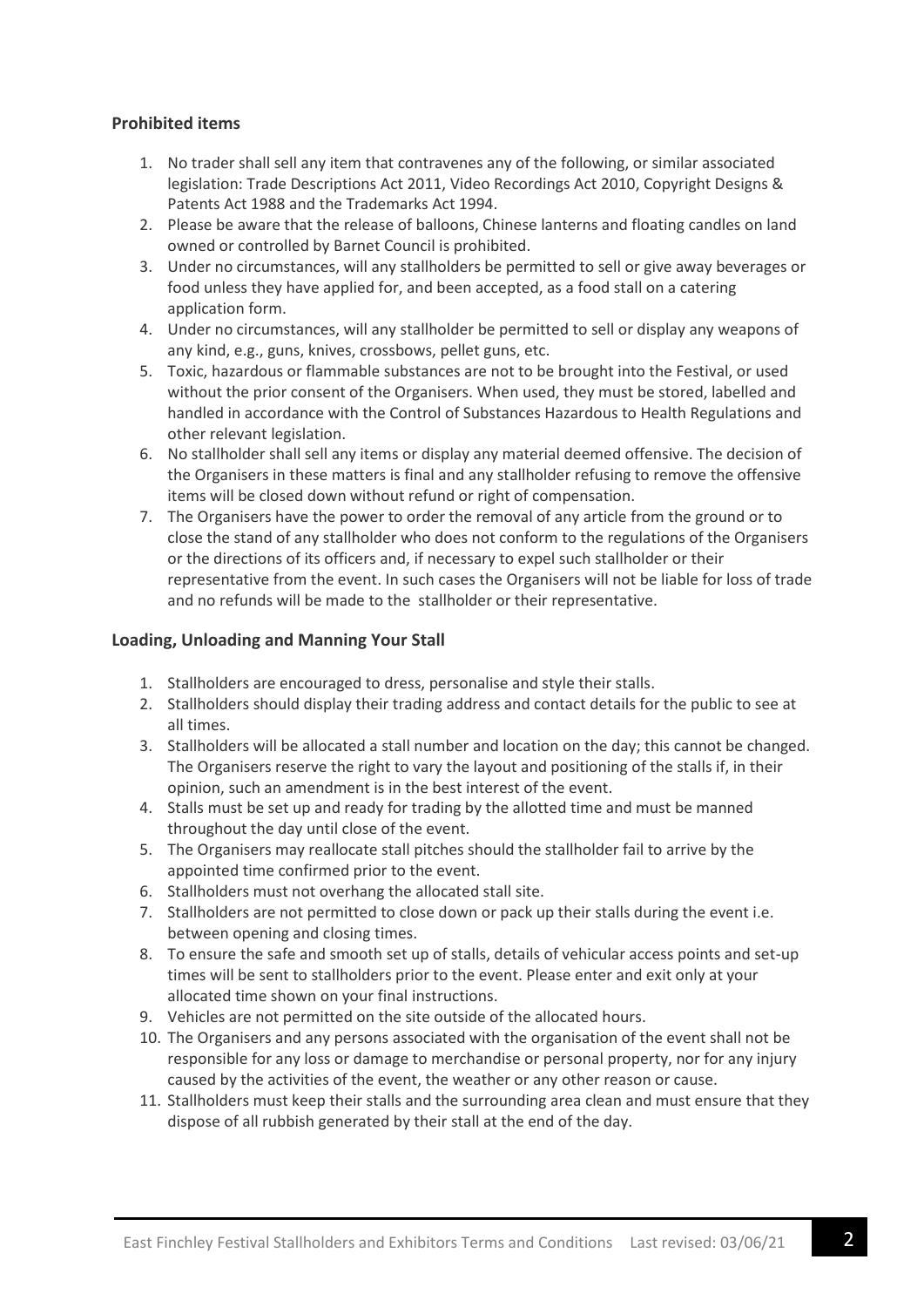#### **Food Vendors**

- 1. All activities will be subject to Public Health, Health and Safety, Food Safety, Food Hygiene and Consumer Protection regulations and legislation. It is the responsibility of the Vendor to be aware of any relevant legislation and regulations.
- 2. The name and address of the company or person carrying on the food business must be clearly displayed, at all times.
- 3. Food vendors must provide a copy of their latest Food Hygiene Inspection Report before your pitch will be confirmed. A minimum hygiene rating of 4 is required.
- 4. Food vendors must provide a copy of a valid Food Hygiene/Level 2 Certificate for all operatives who will be handling food on the day.
- 5. Food vendors will be required to comply with the Food Agency Environmental Health Event Safety Guidance applicable to outside catering at events and in particular hazards analysis and critical control points (HACCP). Vendors will be required to produce a copy of the relevant HACCP documentation on the day. Failure to produce a copy for inspection on the day may result in the vendor being asked to stop trading.
- 6. Food vendors must comply with any other applicable environmental health requirements, regulations and legislation as determined by the London Borough of Barnet. It is the responsibility of vendors to ensure that they meet all applicable requirements and minimum standards. Note: The Organisers reserve the right to ask any participant to vacate his/her pitch in the event that the stall holder or vendor does not conform to these terms and conditions.
- 7. No barbecue, LPG heaters and containers, cooking appliances or other high temperature devices, flammable gas or real flame, shall be used at the event without prior notification to, and approval by, the Organisers.
- 8. All barbecues, LPG heaters, cooking appliances and high temperature devices, shall have adequate guarding and fireproof shields, and be sited in a safe position. Such appliances shall always be sited on a fire-resisting base (not asbestos or an asbestos-based product).
- 9. Any LPG cylinders must be fitted with armoured hosing connected, stored, and used in accordance with the appropriate regulations. Rubber hosing is not acceptable under any circumstances.
- 10. Spare LPG cylinders, both full and empty, shall be enclosed with barriers and stored away from public area and removed at the end of the Festival. Stallholders leaving cylinders on site will be charged a minimum of £200 for their removal.
- 11. Storage of petroleum spirit and fuel storage vessels to be in secure, robust metal vessels or plastic containers conforming to the Petroleum-Spirit (plastic containers) regulations 1982, not exceeding 5 litres in capacity. Each vessel shall be conspicuously marked stating the nature of the fuel.
- 12. A dry powder fire extinguisher and a fire blanket must be provided when food is being cooked. Under no circumstances must halon-type extinguishers be used.
- 13. Smoking is not allowed in areas containing flammable materials or where food is prepared/stored/cooked.
- 14. No containers supplied for the consumption of food or drink to be of glass or other brittle material.
- 15. No one except the Organisers' sole approved licensee may sell alcoholic beverages on their stalls.
- 16. All stalls/vehicles must have adequate facilities for disposing of rubbish and waste food and for separating unfit food.
- 17. Proper containers for cold water should be available at the stall. They must be made of suitable materials and protect the water from contamination. A water supply will be available from the standpipe adjacent to the picnic are near the Fordington Road gate.